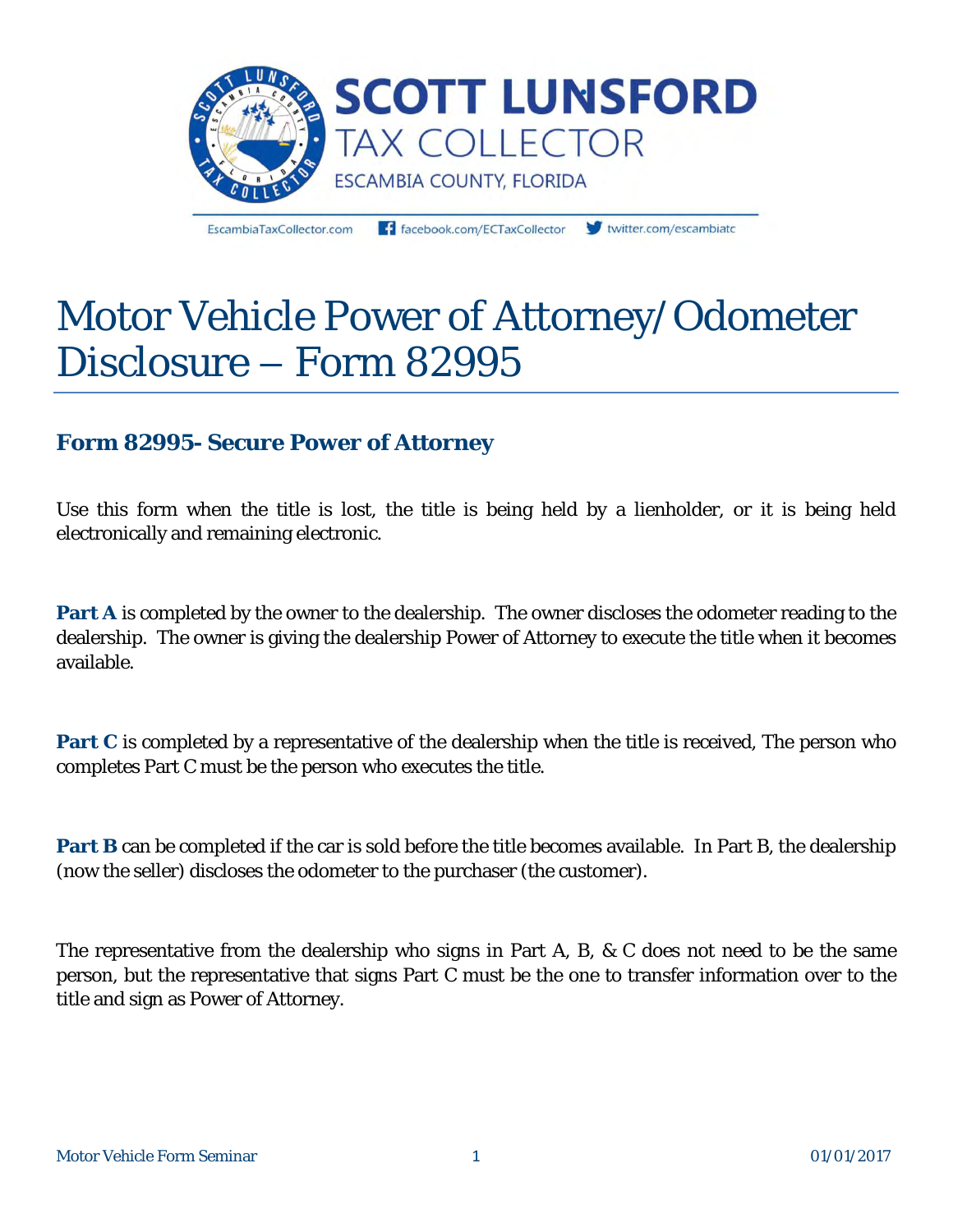|                                    | HEARY 20506 (REV. 10/11VE                                                                                                                                                                                                                                                                                  |                               |                                  | <b><i>STATE OF FLORIDA</i></b><br>DEPARTMENT OF HIGHWAY SAFETY AND MOTOR VEHICLES<br>DIVISION OF MOTORIST SERVICES<br>2900 Apalachee Parkway - Tallahassee, 32329-0619<br>MOTOR VEHICLE POWER OF ATTORNEY/ODOMETER DISCLOSURE |                                |                                                                                                                                                           | Bratructions on Review Gide)                                                                                                                                                                                                     |
|------------------------------------|------------------------------------------------------------------------------------------------------------------------------------------------------------------------------------------------------------------------------------------------------------------------------------------------------------|-------------------------------|----------------------------------|-------------------------------------------------------------------------------------------------------------------------------------------------------------------------------------------------------------------------------|--------------------------------|-----------------------------------------------------------------------------------------------------------------------------------------------------------|----------------------------------------------------------------------------------------------------------------------------------------------------------------------------------------------------------------------------------|
|                                    | This form may be used when title is physically held by isoricader or when the title has been lost. This form must be submitted to the state by the person exercising<br>Powers of Attorney. Failure to do so may result in finite or implifichment.                                                        |                               |                                  |                                                                                                                                                                                                                               |                                |                                                                                                                                                           |                                                                                                                                                                                                                                  |
|                                    | Vehicle Identification Number                                                                                                                                                                                                                                                                              |                               |                                  | <b>VEHICLE LESC IPTION</b><br><b>Mand</b>                                                                                                                                                                                     | Modél                          | <b>Fronty</b>                                                                                                                                             | Title: No.                                                                                                                                                                                                                       |
|                                    |                                                                                                                                                                                                                                                                                                            |                               |                                  |                                                                                                                                                                                                                               |                                |                                                                                                                                                           |                                                                                                                                                                                                                                  |
|                                    | PART A. TRANSFEROR DELLER'S) POWER OF ATTORNEY TO DISCLOSE MILEAGE.                                                                                                                                                                                                                                        |                               |                                  |                                                                                                                                                                                                                               |                                |                                                                                                                                                           |                                                                                                                                                                                                                                  |
| I/Wo.                              |                                                                                                                                                                                                                                                                                                            | (Frisk Sullar's Name)         |                                  |                                                                                                                                                                                                                               | appoint                        |                                                                                                                                                           | Pract Nazza of Dealership / Bunestite)                                                                                                                                                                                           |
| as of                              | (Claries)                                                                                                                                                                                                                                                                                                  |                               |                                  |                                                                                                                                                                                                                               |                                |                                                                                                                                                           | as reyour attorney-in-tect with full authority to transfer tow to sattely any lies and to disclose the missige for the vehicle                                                                                                   |
| fines or imprisonment.             | described above, exactly as abited in the following disclosure.<br>WE STATE THAT THE SUGIT OR LIB DIGIT ODOMETER NOW READS<br>DATE READER TO THE VEH ON A WID TWE HEREBY CERTIFY THAT TO THE BEST OF MY/OUR KNOWLEDGE THE ODOMETER READING:<br>12 1 REFLECTS ACTUAL MILEAGE.                               |                               |                                  | 2. IS IN EXCESS OF ITS MECHANICAL LIMITS.                                                                                                                                                                                     |                                | ad NO TRITIVE MILES.                                                                                                                                      | WARNING: Finitional law and Statis law require that you state the releage in connection with transfer of owninship. Providing a fatile statement may result in<br>3. IS NOT THE ACTUAL MILEAGE.<br>WARNING ODDINETER DISCREPANCY |
|                                    | UNDER FIDIALTY OF PERJURY, I DECLARE THAT I HAVE READ THE FOREGOING DOCUMENT AND THAT THE FACTS STATED IN IT ARE TRUE.                                                                                                                                                                                     |                               |                                  |                                                                                                                                                                                                                               |                                |                                                                                                                                                           |                                                                                                                                                                                                                                  |
| tialer's Signature                 |                                                                                                                                                                                                                                                                                                            |                               |                                  |                                                                                                                                                                                                                               | <b>George's Printed Marray</b> |                                                                                                                                                           |                                                                                                                                                                                                                                  |
|                                    |                                                                                                                                                                                                                                                                                                            |                               |                                  |                                                                                                                                                                                                                               |                                |                                                                                                                                                           |                                                                                                                                                                                                                                  |
| Co Soliv's Signalum                |                                                                                                                                                                                                                                                                                                            |                               |                                  | Co Salar's Prymed Name                                                                                                                                                                                                        |                                |                                                                                                                                                           |                                                                                                                                                                                                                                  |
| Selects Street Address             |                                                                                                                                                                                                                                                                                                            |                               |                                  | D(y)                                                                                                                                                                                                                          |                                | <b>Titules</b>                                                                                                                                            |                                                                                                                                                                                                                                  |
|                                    |                                                                                                                                                                                                                                                                                                            |                               |                                  |                                                                                                                                                                                                                               |                                |                                                                                                                                                           |                                                                                                                                                                                                                                  |
| Purcheater's Signature             |                                                                                                                                                                                                                                                                                                            |                               |                                  | Pucchase's Pointed Name                                                                                                                                                                                                       |                                |                                                                                                                                                           |                                                                                                                                                                                                                                  |
| <b>S Purchaver's Dual-H19U Nav</b> | 20                                                                                                                                                                                                                                                                                                         |                               |                                  |                                                                                                                                                                                                                               | Exceler Licensen No            |                                                                                                                                                           |                                                                                                                                                                                                                                  |
|                                    | 22                                                                                                                                                                                                                                                                                                         |                               | Print Name of Departing/Bulkwood |                                                                                                                                                                                                                               |                                |                                                                                                                                                           |                                                                                                                                                                                                                                  |
| <b>Business Address</b>            |                                                                                                                                                                                                                                                                                                            |                               |                                  | City                                                                                                                                                                                                                          |                                |                                                                                                                                                           |                                                                                                                                                                                                                                  |
|                                    |                                                                                                                                                                                                                                                                                                            |                               |                                  |                                                                                                                                                                                                                               |                                |                                                                                                                                                           | PART B. TRANSPERIE (FURCHASER) FOWER OF ATTORNEY TO REVIEW TITLE DOCUMENTS AND ACKNOWLEDGE DIDCLOSURE. (PART S IS INVALID UNLESS FART A HAS SIEN COMPLETED.)                                                                     |
| L/Was.                             |                                                                                                                                                                                                                                                                                                            |                               |                                  |                                                                                                                                                                                                                               | <b>INFOORTS</b>                |                                                                                                                                                           | Print Reyne of Dealership / Business)                                                                                                                                                                                            |
| но.                                | <b>LOWMA</b>                                                                                                                                                                                                                                                                                               | <b>Shrit Pustrated's Name</b> |                                  |                                                                                                                                                                                                                               |                                |                                                                                                                                                           | as mylour attorney-in-fact for the purpose of end with full authority to apply for title and/or registration, to the a firm and                                                                                                  |
|                                    | to sign the mileage disclosure on the title for the vesicle described above, only if the disclosure it exactly as the disclosure completed below.                                                                                                                                                          |                               |                                  |                                                                                                                                                                                                                               |                                |                                                                                                                                                           |                                                                                                                                                                                                                                  |
|                                    |                                                                                                                                                                                                                                                                                                            |                               |                                  |                                                                                                                                                                                                                               |                                | WARNING: Federal law and State law request that you state the mileage in connection with transfer of ownership. Providing a false statement may result in |                                                                                                                                                                                                                                  |
|                                    |                                                                                                                                                                                                                                                                                                            |                               |                                  |                                                                                                                                                                                                                               |                                |                                                                                                                                                           |                                                                                                                                                                                                                                  |
| fination impressions.              |                                                                                                                                                                                                                                                                                                            |                               |                                  |                                                                                                                                                                                                                               |                                | I INFORMATION LIKE ES.                                                                                                                                    |                                                                                                                                                                                                                                  |
|                                    | UWE STATE THAT THIS ET S DIGIT OR ET & DIGIT ODOMETER NOW READS                                                                                                                                                                                                                                            |                               |                                  |                                                                                                                                                                                                                               |                                |                                                                                                                                                           |                                                                                                                                                                                                                                  |
|                                    | 1. REFLECTS ACTUAL MILEAGE.                                                                                                                                                                                                                                                                                |                               |                                  | 2. IS IN EXCESS OF ITS MECHANICAL LIMITS.                                                                                                                                                                                     |                                |                                                                                                                                                           | 1. IL IS NOT THE ACTUAL MILEAGE.<br><b>VOUSING COOMETER DISCREPANCY</b>                                                                                                                                                          |
|                                    | UNDER PENALTY OF PERJURY, I DECLARE THAT I HAVE READ THE FOREGOING DOCUMENT AND THAT THE FACTS STATED IN IT ARE TRUE.                                                                                                                                                                                      |                               |                                  |                                                                                                                                                                                                                               |                                |                                                                                                                                                           |                                                                                                                                                                                                                                  |
| Selers Spranze.                    |                                                                                                                                                                                                                                                                                                            |                               | is can be completed              |                                                                                                                                                                                                                               |                                |                                                                                                                                                           | Nor Dealership / Business)                                                                                                                                                                                                       |
|                                    | a Ackbrock                                                                                                                                                                                                                                                                                                 |                               |                                  | before the title becomes available. In Part                                                                                                                                                                                   |                                |                                                                                                                                                           |                                                                                                                                                                                                                                  |
|                                    |                                                                                                                                                                                                                                                                                                            |                               |                                  | s                                                                                                                                                                                                                             |                                |                                                                                                                                                           |                                                                                                                                                                                                                                  |
| Purchaser & Startin Pt.            |                                                                                                                                                                                                                                                                                                            |                               |                                  | the dealership (now the                                                                                                                                                                                                       |                                |                                                                                                                                                           |                                                                                                                                                                                                                                  |
|                                    | he odometer to the purc<br>Co Purchasen's Signature                                                                                                                                                                                                                                                        |                               |                                  |                                                                                                                                                                                                                               | Do Purchaser's Printed Nause   |                                                                                                                                                           |                                                                                                                                                                                                                                  |
| TIVANSPICIED                       | ustomer).                                                                                                                                                                                                                                                                                                  |                               |                                  |                                                                                                                                                                                                                               |                                |                                                                                                                                                           |                                                                                                                                                                                                                                  |
| Purchaser's Name.                  |                                                                                                                                                                                                                                                                                                            |                               |                                  | Sinset Address                                                                                                                                                                                                                |                                |                                                                                                                                                           |                                                                                                                                                                                                                                  |
| Cilly                              |                                                                                                                                                                                                                                                                                                            |                               |                                  | 20                                                                                                                                                                                                                            |                                |                                                                                                                                                           |                                                                                                                                                                                                                                  |
|                                    | PART C. CERTIFICATION BY ATTORNEY IN FACT (Person completing Part C must be the same person transforming information and signing the title.)                                                                                                                                                               |                               |                                  |                                                                                                                                                                                                                               |                                |                                                                                                                                                           |                                                                                                                                                                                                                                  |
| 23                                 |                                                                                                                                                                                                                                                                                                            |                               |                                  |                                                                                                                                                                                                                               |                                |                                                                                                                                                           | , hereby certify that the mileage I have declosed on the trie document is                                                                                                                                                        |
|                                    | From Name of Factors averaging above provents of chiermal                                                                                                                                                                                                                                                  |                               |                                  |                                                                                                                                                                                                                               |                                |                                                                                                                                                           | consistent with that provided to me in the above poweriji) of attorney. Furthor, upon examination of the life and any reassignment documents for the vehicle described.                                                          |
|                                    | above. the mileage decisione I have made on the bite pursuant to the power of attorney is the same or greater than that previously stated on the title restaugned<br>documents. This certificate is not intended to create, nor does it create any new or additional liability under Federal or State law. |                               |                                  |                                                                                                                                                                                                                               |                                |                                                                                                                                                           |                                                                                                                                                                                                                                  |
|                                    | UNDER PENALTY OF PERUURY, I DECLARE THAT I HAVE READ THE FOREGOING DOCUMENT AND THAT THE FACTS STATED IN IT ARE TRUE.                                                                                                                                                                                      |                               |                                  |                                                                                                                                                                                                                               |                                |                                                                                                                                                           |                                                                                                                                                                                                                                  |
| Signature                          |                                                                                                                                                                                                                                                                                                            |                               |                                  | <b>Printmet Night</b>                                                                                                                                                                                                         |                                |                                                                                                                                                           |                                                                                                                                                                                                                                  |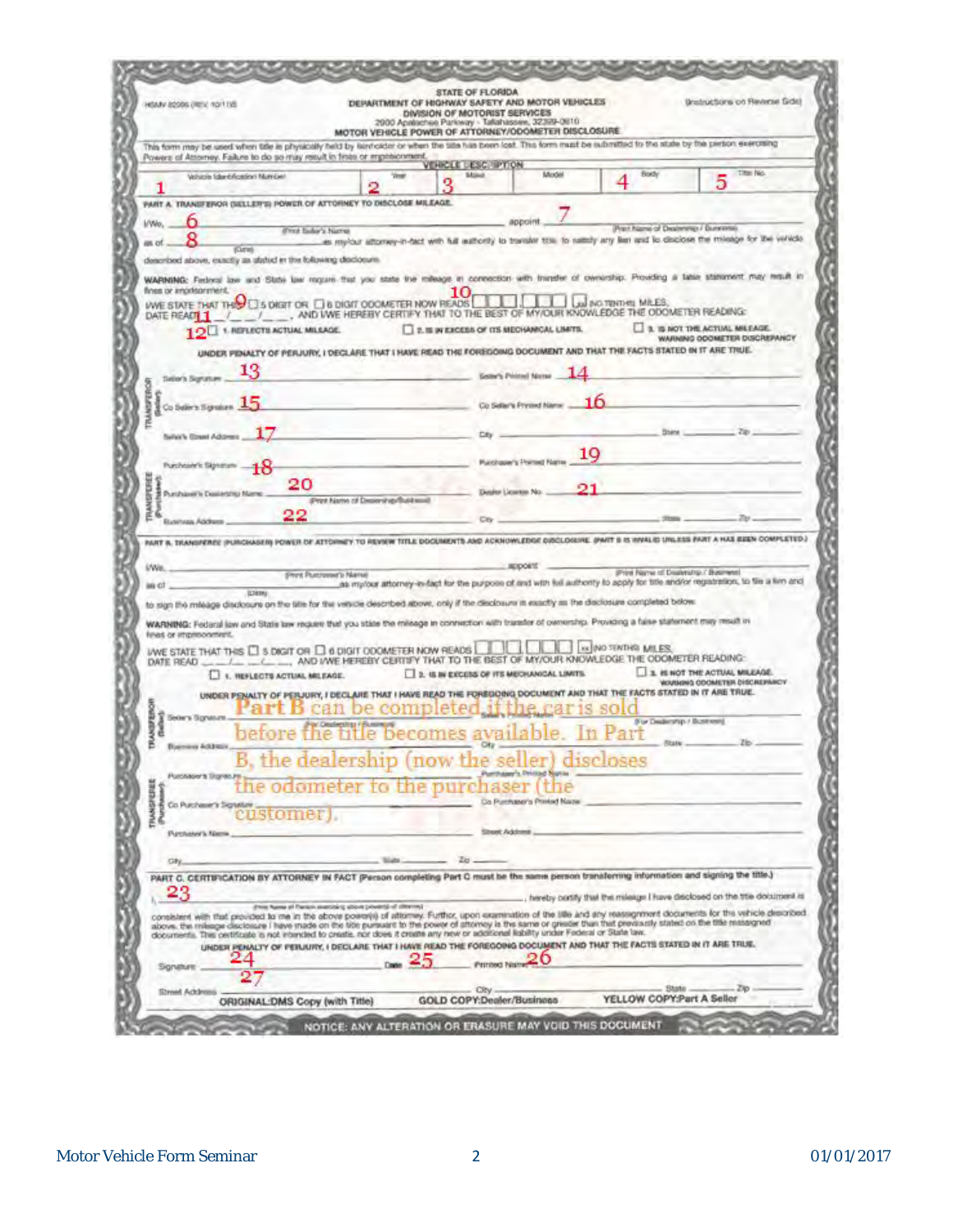# **Vehicle Description**

#### **1 Vehicle Identification Number**

Enter the VIN number

**2 Year** Enter the Year

**3 Make** Enter the Make

**4 Body** Enter the Body Type.

**5 Title No** Enter the title number here

## **Part A- Seller's Power of Attorney to Disclose Mileage**

Since the title is unavailable, Part A is used as the Federal Odometer Disclosure between the seller and the purchaser. When the title is received, the information disclosed in Part A will be transferred onto the title.

#### **6 Print Seller's Name**

The seller's printed name goes in this area.

#### **7 Print Name of Dealership/Business**  The dealership's name goes here.

#### **8 Date**

Date of appointment

**9 5 or 6 Digit Odometer** *(check the appropriate box)* Remember- most digital odometers are 6 digits.

#### **10 Odometer Reading**

 The odometer reading goes in these boxes. Make sure the reading is accurate and there are no cross-outs or write-overs.

#### **11 Date the Odometer Read**

Enter the date of the odometer reading.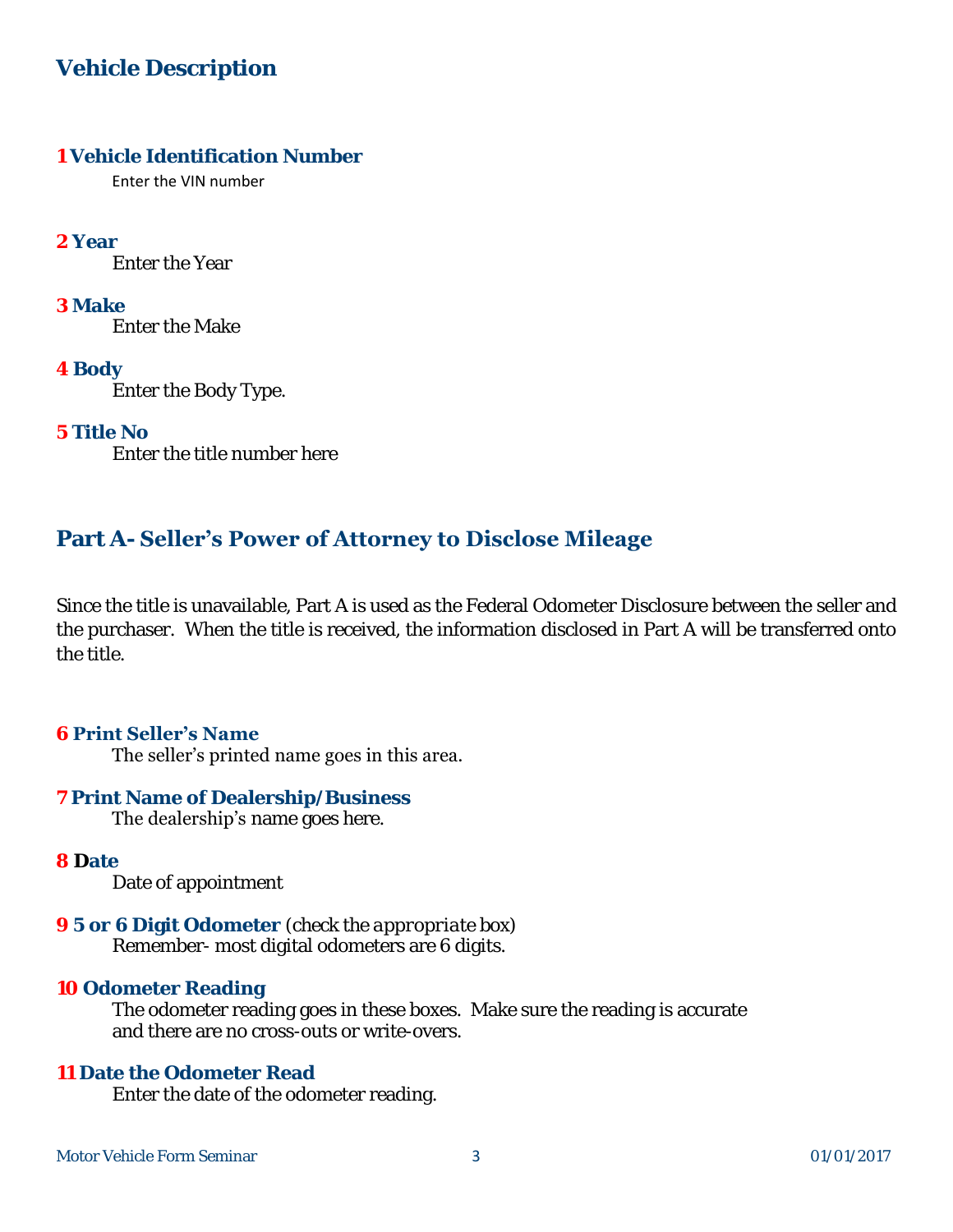**12 Odometer Certification** *(check the appropriate box)* Reflects ACTUAL mileage

 Is in EXCESS of its mechanical limits Is NOT ACTUAL mileage

- **13 Seller's Signature**
- **14 Seller's Printed Name**
- **15 Co-Seller's Signature** *(if applicable)*
- **16 Co-Seller's Printed Name** *(if applicable)*

#### **17 Seller's Street Address**

Complete this row with the seller's complete address.

#### **18 Purchaser's Signature**

A representative from the dealership signs his name.

#### **19 Purchaser's Printed Name**

The same representative prints his name.

#### **20 Purchaser's Dealership Name**

The name of the dealership goes here.

#### **21 Dealer License No.**

Put the dealer license number here.

#### **22 Business Address**

Put the dealership's physical address on this row.

### **Part C Certification By Attorney In Fact** *(This Person Signs The Title)*

- **23 POA Printed Name**
- **24 POA Signature**
- **25 Date**
- **26 POA Printed Name**
- **27 POA Address**